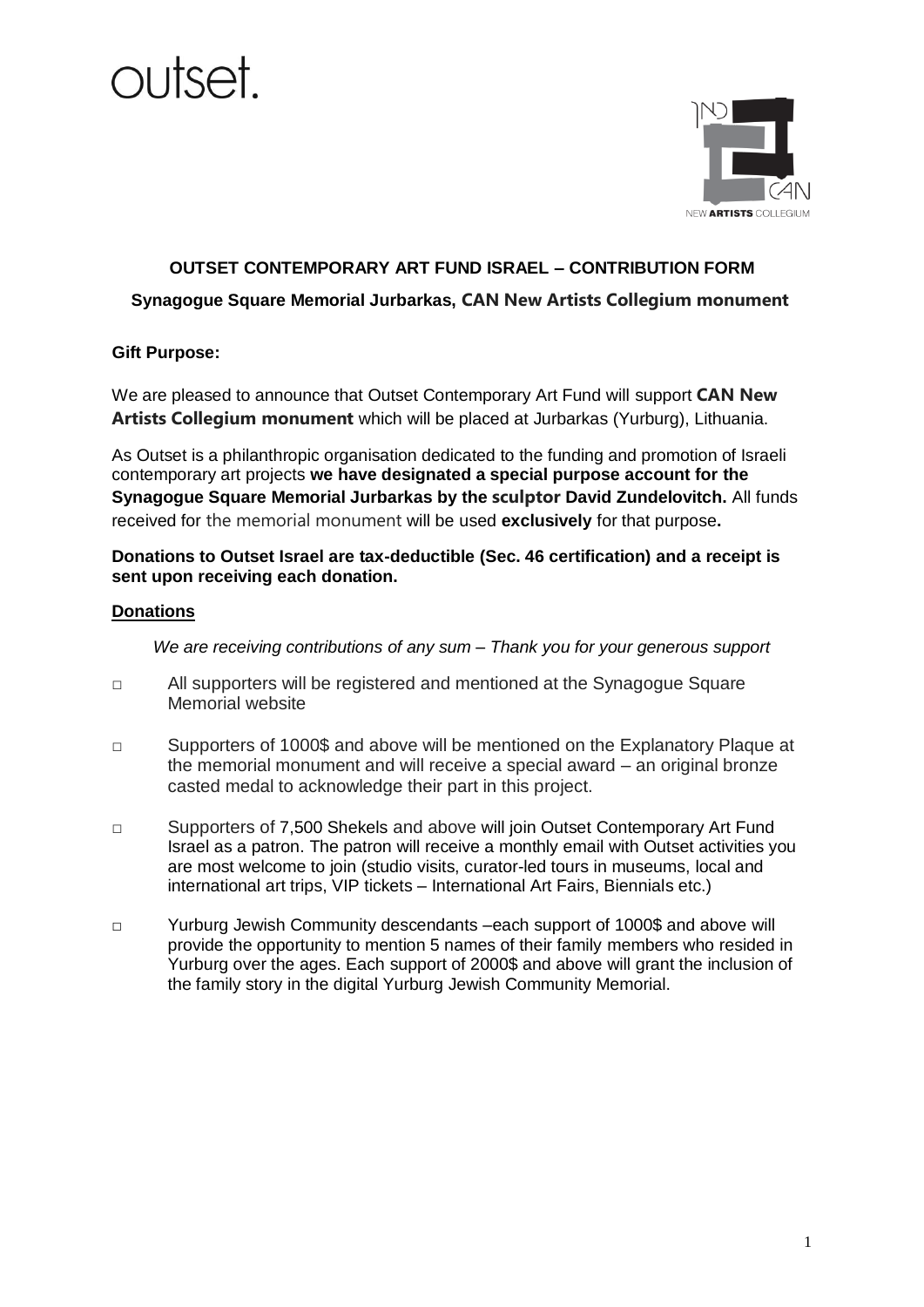



### **Contributor registration form**

*Please send to synagoguesquarememorial@gmail.com*

| Name:                  |
|------------------------|
| Address:               |
| <b>Contact Number:</b> |

Email address:

Gift Amount: NIS \_\_\_\_\_\_\_\_\_\_\_\_\_\_\_

**Account name: Outset Contemporary Art Fund bank account RA 580504736 Bank: Bank Hapoalim Branch: 532IIE Branch address: 3, Daniel Frisch Street, Tel Aviv Account number: 12-532-474775 IBAN: IL48-0125-3200-0000-0474-775 Please be advised that Bank Hapoalim B.M swift address is: POALILIT** 

Contributions can be made by either bank transfer or check Please note that the name on the checks should be written in Hebrew אאוטסט קונטמפוררי ארט פאנד

# **Outset Israel - income tax credit for**

Outset Contemporary Art Fund (R.A) is approved in accordance with section 46 of the income tax Ordinance, according to which anyone who donates money to a public institution is eligible for income tax credit for that specific tax year. Individuals and businesses that are not incorporated as a limited company are entitled to **35% a tax credit** with respect to the amount contributed. Businesses that are incorporated as a limited company are eligible for a tax credit at the corporate income for the respective year in which the donation was made **(i.e. 26.5% in 2014).**

### **Thank you for your generous support!**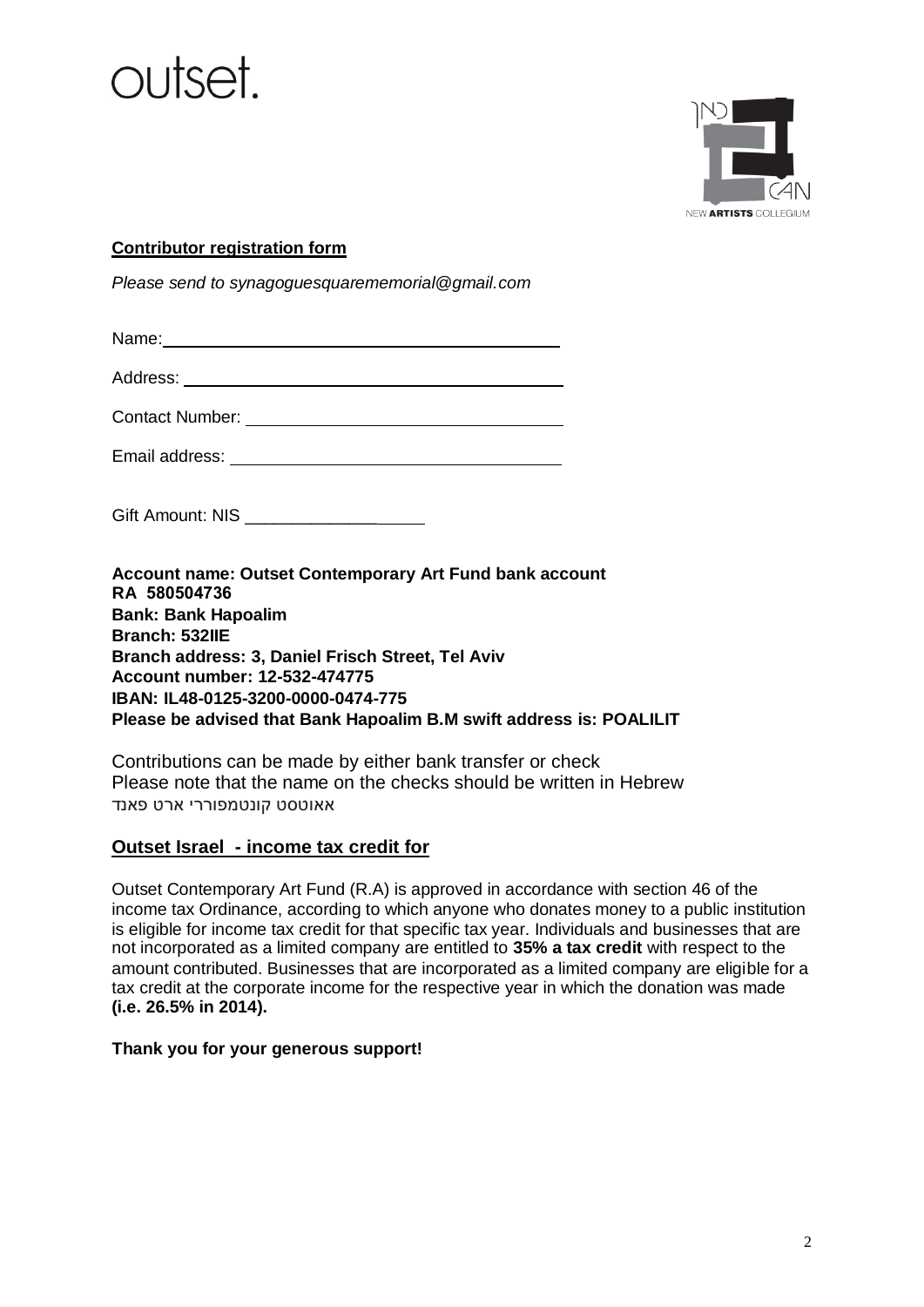# taztı ır



**Outset Contemporary Art Fund** is a philanthropic organisation dedicated to supporting new art by bringing private funding from its patrons, partners and trustees to public museums and art projects. Since its inception in 2003 the foundation has supported a range of projects at leading visual arts institutions, from exhibitions, education and residency programmes to publications and capital campaigns. Outset has 8 chapters in England, Germany, India, Israel, the Netherlands, Greece, Scotland and the United States.

# **Supporting Outset Israel**

Outset Israel was founded in September 2008 by Candida Gertler and Vered Gadish. It is a philanthropic platform dedicated to the funding and promotion of Israeli contemporary art projects destined for eventual donation to leading public collections and museums in Israel and beyond. Outset Israel and its patrons have sought to engage international art professionals with the growing talent pool of Israeli artists. The organization conducts research trips to Israel for international curators as well as taking Israeli curators abroad. Outset Israel also holds public lectures and events, bringing leading art figures to Israel. Through Outset, supporters have access to the foundation's extensive network of international chapters and their respective projects and programmes, joining a community of like-minded cultural philanthropists. An engagement with the fund assures that donations are being directed towards the most exciting and relevant projects within the arena of contemporary visual art. Supporters attend curator-led gallery viewings, studio and private collection visits, lectures, research trips and international trips. Tailored individual and corporate patronage categories offer a deeper understanding of Israeli and international emerging and established artists, of grassroots and renowned institutions, thus forging lasting relationships within the international artistic community.

### **Patrons**

The commitment of Outset Patrons allows the organization to fulfill its remit of supporting new art. Since 2008, the Patrons' passion and engagement has allowed significant funds to be directed towards the development of Israeli led projects and artistic and institutional practices, significantly increasing Outset's impact and reach around the world. Outset Patrons have enabled the support programs by Israeli artists exhibited in organisations from The CCA, Tel Aviv to The Israeli pavilion at the Venice Biennale, from the Petach Tikva Museum of Art to The Israel Museum, Jerusalem. Projects are selected by Outset directors and a trusted network of advisors and presented to patrons on a regular basis through tailored events, meetings and excursions. Outset Patrons have enabled the support programs by Israeli artists exhibited in organisations from The CCA, Tel Aviv to The Israeli pavilion at the Venice Biennale, from the Petach Tikva Museum of Art to The Israel Museum, Jerusalem. Projects are selected by Outset directors and a trusted network of advisors and presented to patrons on a regular basis through tailored events, meetings and excursions. The Patron's donation provides access to an extensive program of events including curatorled tours of museums and galleries, studio and private collection visits, research events and international trips

For more information: <http://www.outset.org.uk/about/outset-israel>